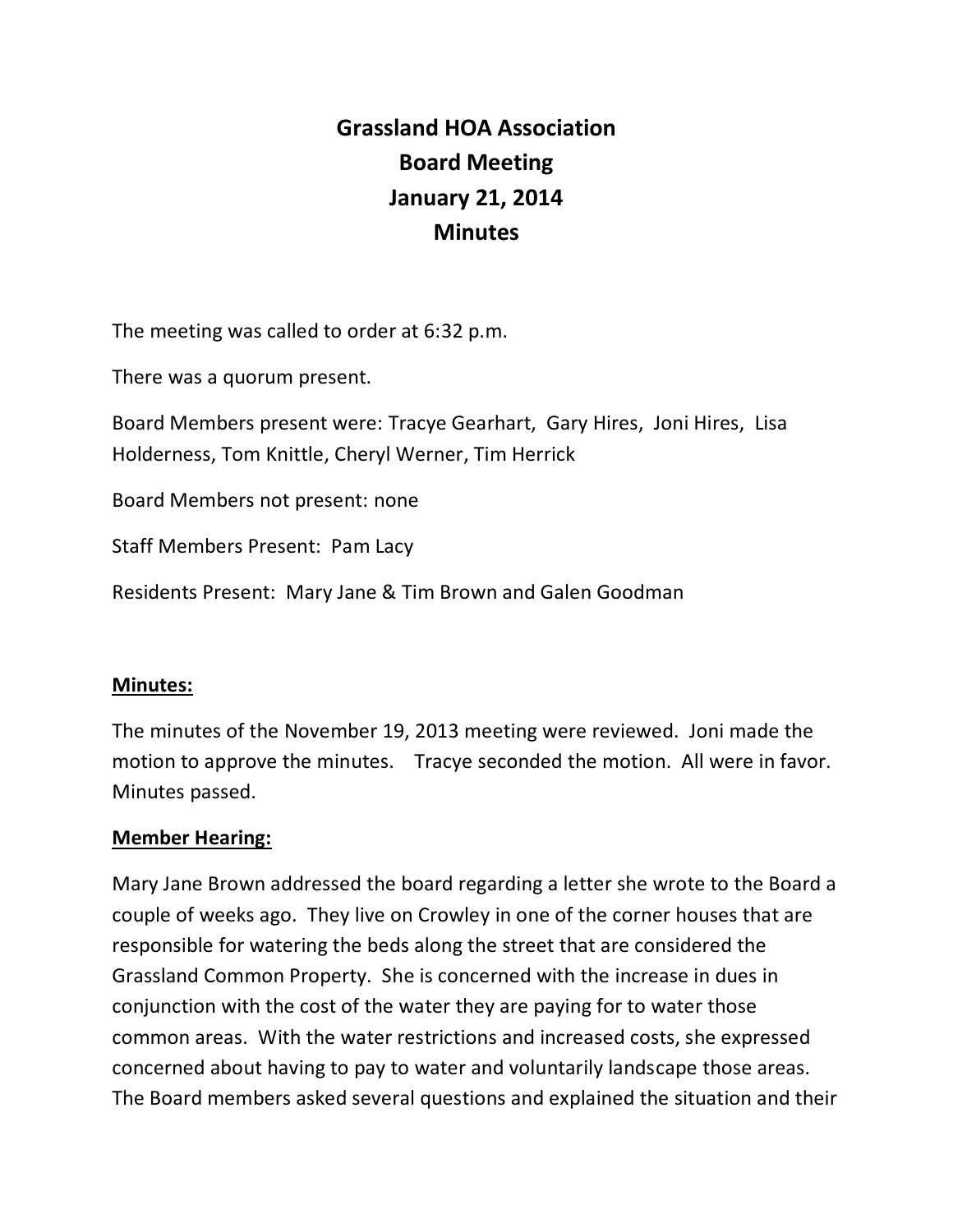disappointment in the way that area was initially planned that led to this situation. Tom explained that it is the HOA's responsibility to maintain the beds in the common grounds and the residents were responsible for the water. Galen Goodman asked if Grassland West was part of our Association. It was explained that Grassland West is not part of our Association.

Galen went on to talk about a concern about speeding drivers in the alley. He understands that the Association can't do anything about the alley traffic but he thinks it is something we should put in the newsletter to remind people to drive slowly in the alleys to avoid accidents. Tom explained that the alleys are considered public roadways and are controlled by the City of Midland. If more speed limit signs are needed in the alleys, we can contact the city. We can also let the police patrolling know to be on the lookout. Lisa suggested that we put an article in the newsletter in March that talks about the dangers of speeding in the alleys and let the residents know that police will be patrolling the alleys. We will also put something in via e-mail.

Tim Brown expressed concern over the parking problems that exist when there are sporting games on the field of Abell Junior High. Many times the people going to the games are parking so that they blocking the alleys. They suggested painting the curbs yellow around the alleyways. That is a City of Midland issue and we will contact the city inquiring to see if that would be possible.

Mary Jane reminded the Board that during the winter, there should be no need to water and they have noticed that many residents are still watering twice a week. That is wasting water. She suggested that we put something in the next newsletter to remind residents that they don't need to be watering until spring.

The residents thanked the Board for their time and left the meeting.

## **Financials:**

Lisa reported on November financials. The only big concern at this point is that we have not paid the insurance for the Directors and Officers. The water bill is looking better.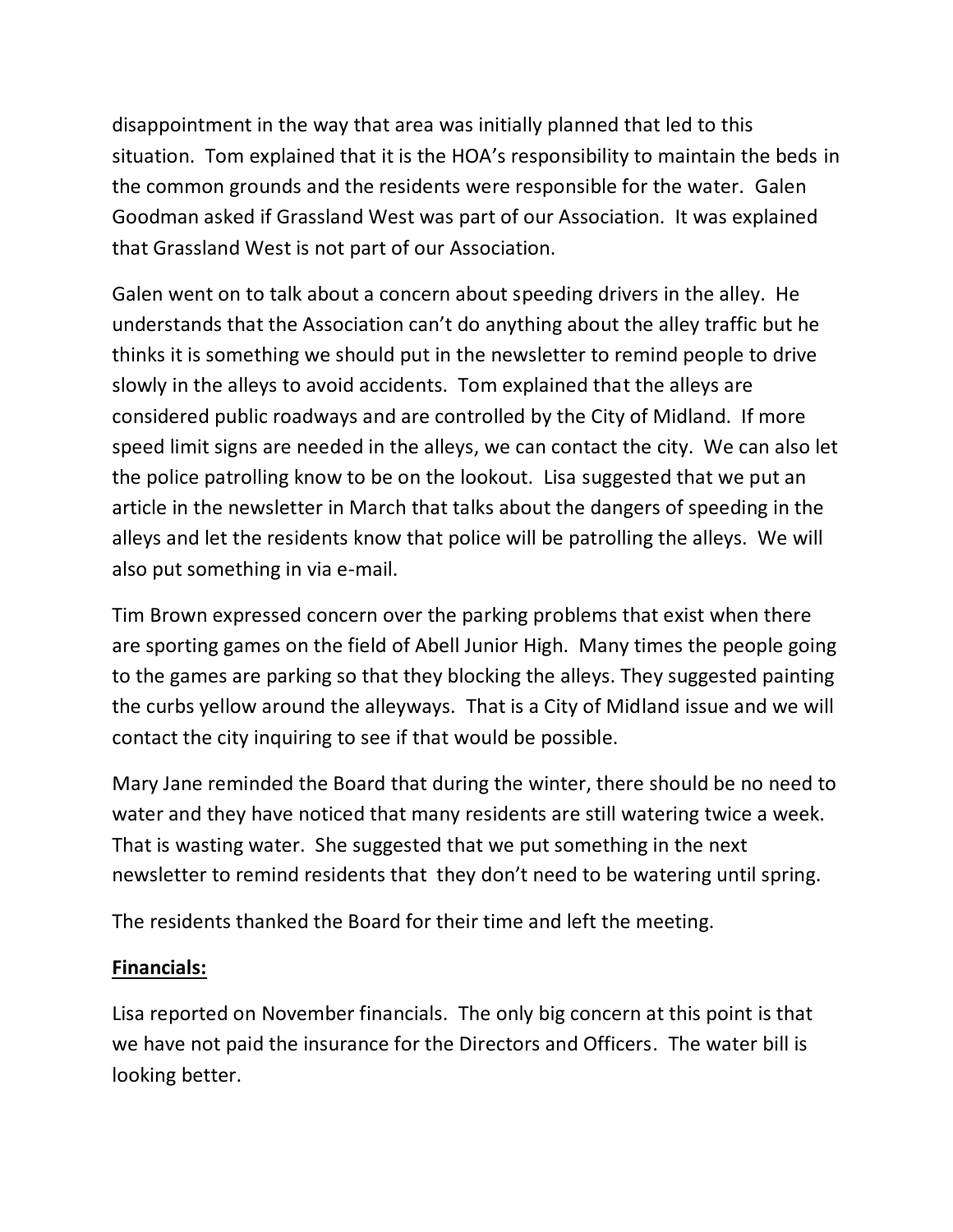Lisa wanted clarification about the "over 65" discount in dues. After discussion it was agreed that the discount only applies to people who currently live in Grassland, are currently 65 and qualify for the frozen tax on the MCAD tax records. This discount does not apply to anyone who moves into the neighborhood. The resident must provide the November 2013 tax statement as proof of the exemption. The discount will not be applicable to future residents qualifying for the frozen tax exemption.

Joni made the motion to approve the November and December financials. Tom seconded it. All were in favor.

## **Manager's Report:**

Pam has been trying to get an estimate to repair the pool but has only been able to get one company out to look at the pool. Pools By Renee is the only company and they indicated they thought there was water behind the wall. They gave an estimate of \$48,000. She is trying to get another company to look at the pool but hasn't had any luck getting someone out. At this rate, it probably won't be able to be repaired before summer.

The pool heaters need to be replaced or repaired. They are seven years old and have both gone out. Pam got bids but they are old so she may have to get updated bids. The bid from Bosworth to repair the heaters was more than replacing both heaters. Tom asked Pam to get updated bids for both repair and replacing.

Pam let the Board know that the Meet Your Neighbor party is set for Sunday, May  $18<sup>th</sup>$ . The man who catered the meal last year gave us the meal for \$10 per plate but this year is \$11 per plate. But Johnny's is going to charge \$12. The Board agreed to the same caterer for the \$11 per plate price. The budget for the party will be adjusted.

Pam said that if the Board wanted to bring back the Luminaria project, she needed to know in the next month or so because she will need to begin getting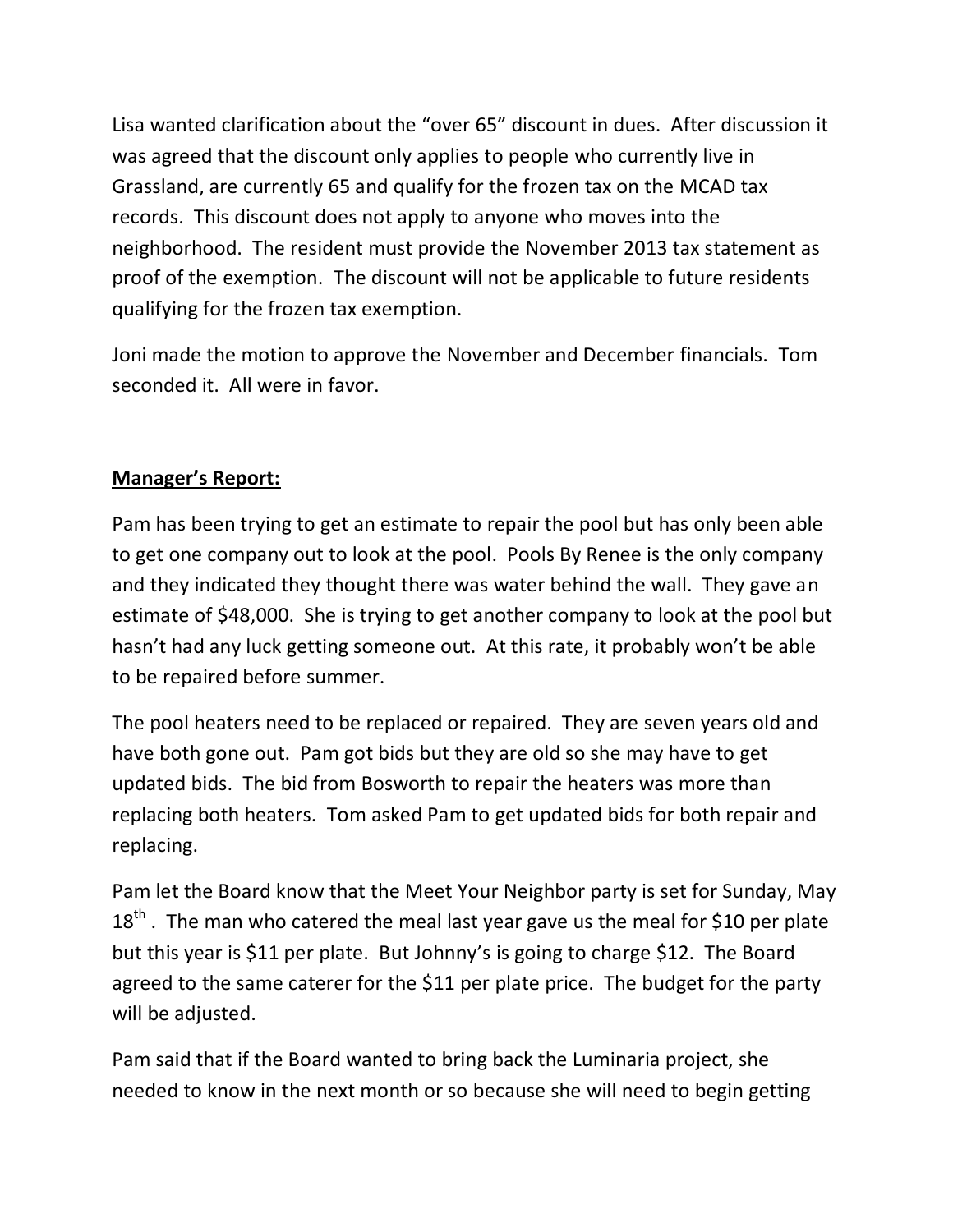the supplies ready. Tom asked Pam to get an "estimate" for the supplies by next month so we can decide. The idea of letting local groups to help with the assembly, set up and take down was discussed.

Pam made a recommendation that the Board have a rough budget for landscaping so she knows what she can start doing. Tom disagreed with setting a budget. He said that we would be better off having somebody design a layout and then get bids according to the design. Lisa said she needs to know the priorities of the needed repairs for this year which includes the pool and heaters. Any remaining money after the necessary repairs are budgeted, would be put in the landscaping budget.

## **Watering Across from Abell:**

To follow up on the concern the resident on Crowley have regarding having to water the common area. After discussion it was decided that the residents living on that section of street would not be allowed a discount on their dues because of the additional watering that is needed in the common areas. All were in agreement. We will work toward landscaping those areas. The Board will seek to get an estimate on landscaping with typical grass and plants as well as landscaping with artificial grass that wouldn't require watering. In addition, an estimate will be sought on the cost of having a mobile water service be responsible for the watering of the landscape. Once these estimates are obtained, the Board will make a final decision on how to landscape that portion of the common area. Mary Jane will be sent a letter explaining our decision and that this changes will not take place overnight and will take time but she will not be given a discount on dues. Until the changes take place, the homeowner is still responsible for watering.

## **Nominating Committee:**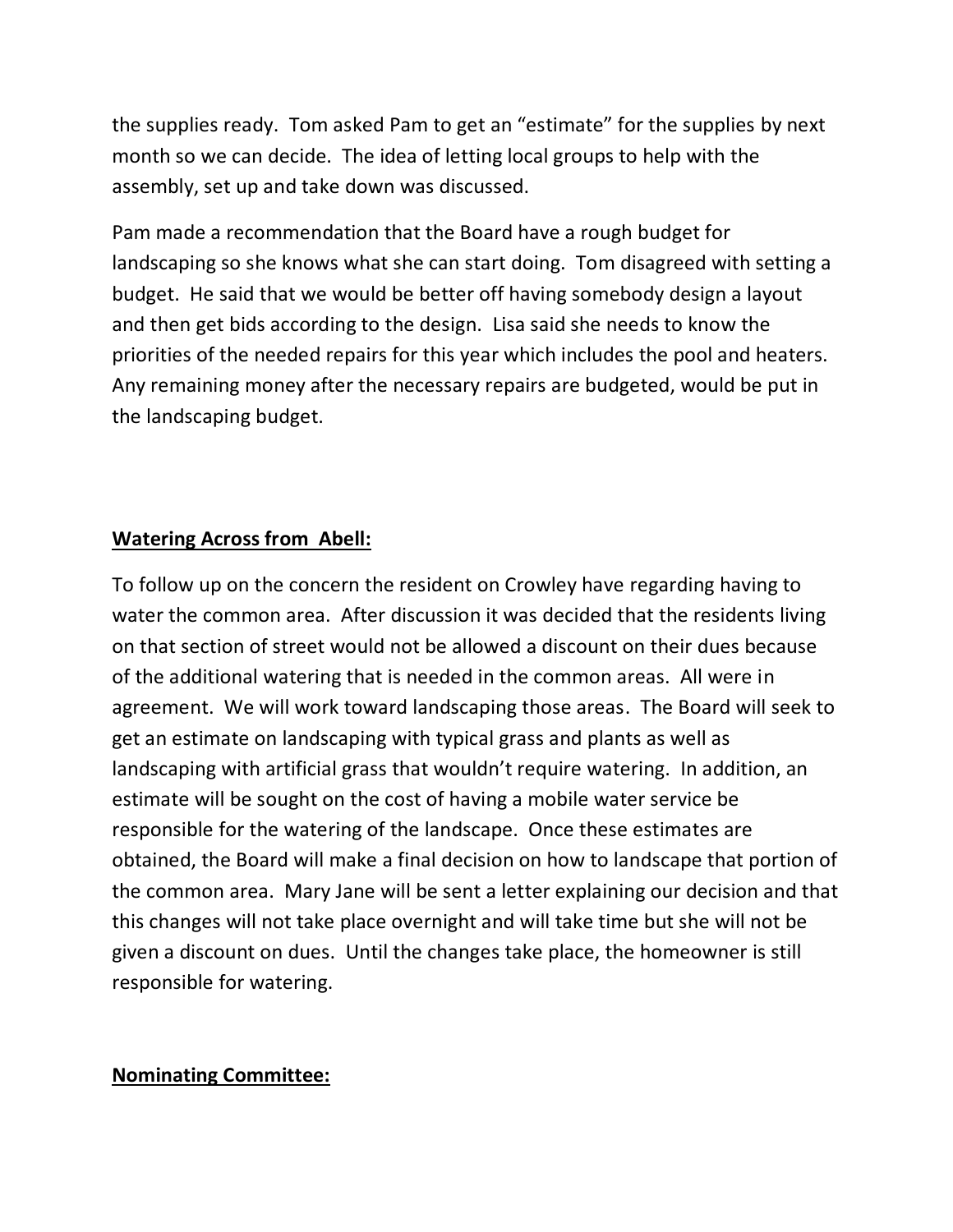Tracye Gearhart, Lisa Holderness and Tim Herrick will be on the Nominating Committee. Pam will send out postcards to begin the process of gathering interest in serving on the Board.

#### **New Business:**

None.

#### **Executive Session:**

One resident is delinquent on their dues and have reached the time limit agreed on. The thirty day warning will expire on January 27, 2013. Gary made the motion to give Pam the authority to begin the process of filing a lien on the resident if we have not heard from them by January 27, 2013. Lisa seconded motion. All were in favor.

The meeting dates were set as follows:

February 20, 2014 March 20, 2014 April 22, 2014 (Annual Meeting) May 20, 2014

The remainder of the year will be decided at a later date.

Joni made a motion to adjourn the meeting. Lisa seconded the motion. All were in favor. Meeting was adjourned at 8:48 p.m.

The next Board meeting will be on February 20, 2014.

Respectfully Submitted,